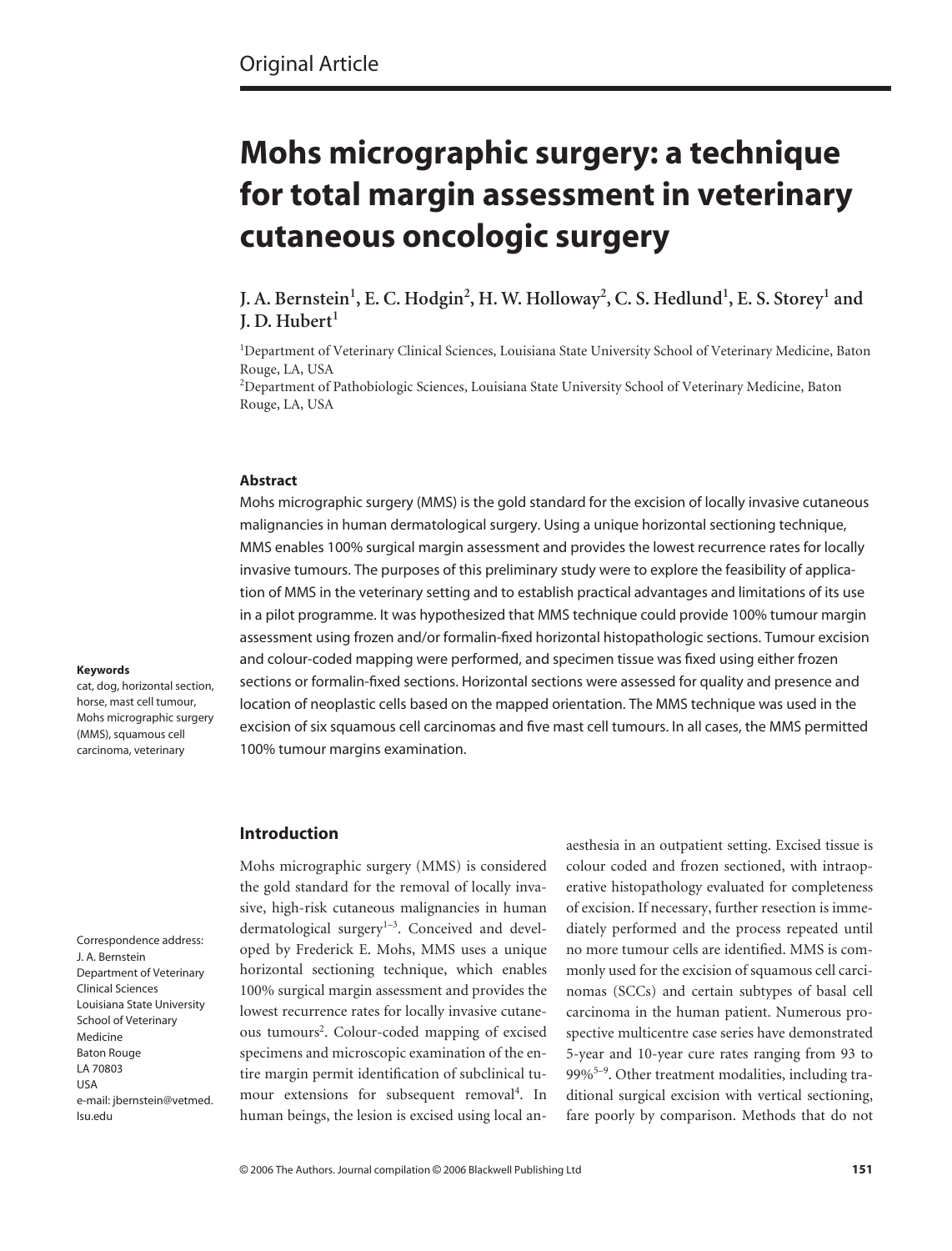permit histopathologic margin control can provide excellent results in certain cases (i.e. *in situ* lesions) but lack the ability to define the boundaries of excised infiltrative tumours.

 Excision with traditional histopathologic margin assessment is performed by 'breadloafing' the tissue and examining representative vertical sections taken at intervals through the specimen ( Fig. 1A). This specimen survey provides assessment of less than 1% of the surgical margin $1,10$ . Locally invasive tumours like SCCs may have significant subclinical extensions, with the grossly visible tumour being only the 'tip of the iceberg' in many cases. Invasion may be irregular, and with only a survey of the margin, extensions can easily escape detection. MMS has the ability to precisely map such extensions for subsequent removal.

 One of the indications for the use of MMS for histologically aggressive, non-melanoma skin cancer in human is when tumours excised by traditional methods have recurred. Tumours grow along planes of least resistance, and postoperative fibrosis and scar tissue can provide pathways for tumour extension. Surgical borders that were undermined in previous surgery can provide lateral planes for advancement.

 Another indication for the use of MMS is in tumour location. Certain anatomic locations are associated with greater subclinical tumour penetration. Embryonic fusion planes in the 'H-zone' of the face (preauricular area, lower eyelids, nose, nasolabial fold, philtrum and temple) provide minimal resistance to subclinical spread $11$ .

 Tumours with perineural invasion are also indications for the use of MMS<sup>12</sup>. SCCs are notorious for this, with 64% of SCCs greater than or equal to 2.5 cm in diameter and 11% of those less than 2.5 cm demonstrating such invasion $^{13}$ . Other indications for the use of MMS include large or grossly poorly defined tumours, tumours arising in scarred or irradiated skin or tumours in areas where tissue conservation is required.

 Limitations of the use of MMS in the human patient include the following: tumours exhibiting satellitosis or early metastasis, tumours too extensive to be amenable to surgical resection, expertise and training of the surgeon and support personnel and the lengthy and sometimes tedious nature of the procedure if numerous intraoperative sections are required<sup>14</sup>. Mohs surgeons are boarded dermatologists, who are also board certified in MMS after completion of 1-year and 2-year fellow-



Figure 1. (A) Traditional vertical sectioning – breadloafing can easily miss subclinical extensions of invasive tumours. (B) In MMS, the tissue is divided and cut edges are inked. The peripheral margins are teased into the same plane as the deep margin in order to achieve horizontal sections, incorporating 100% surgical margin assessment. (C) Additional tissue resected from the surgical site can be sectioned in the same horizontal fashion.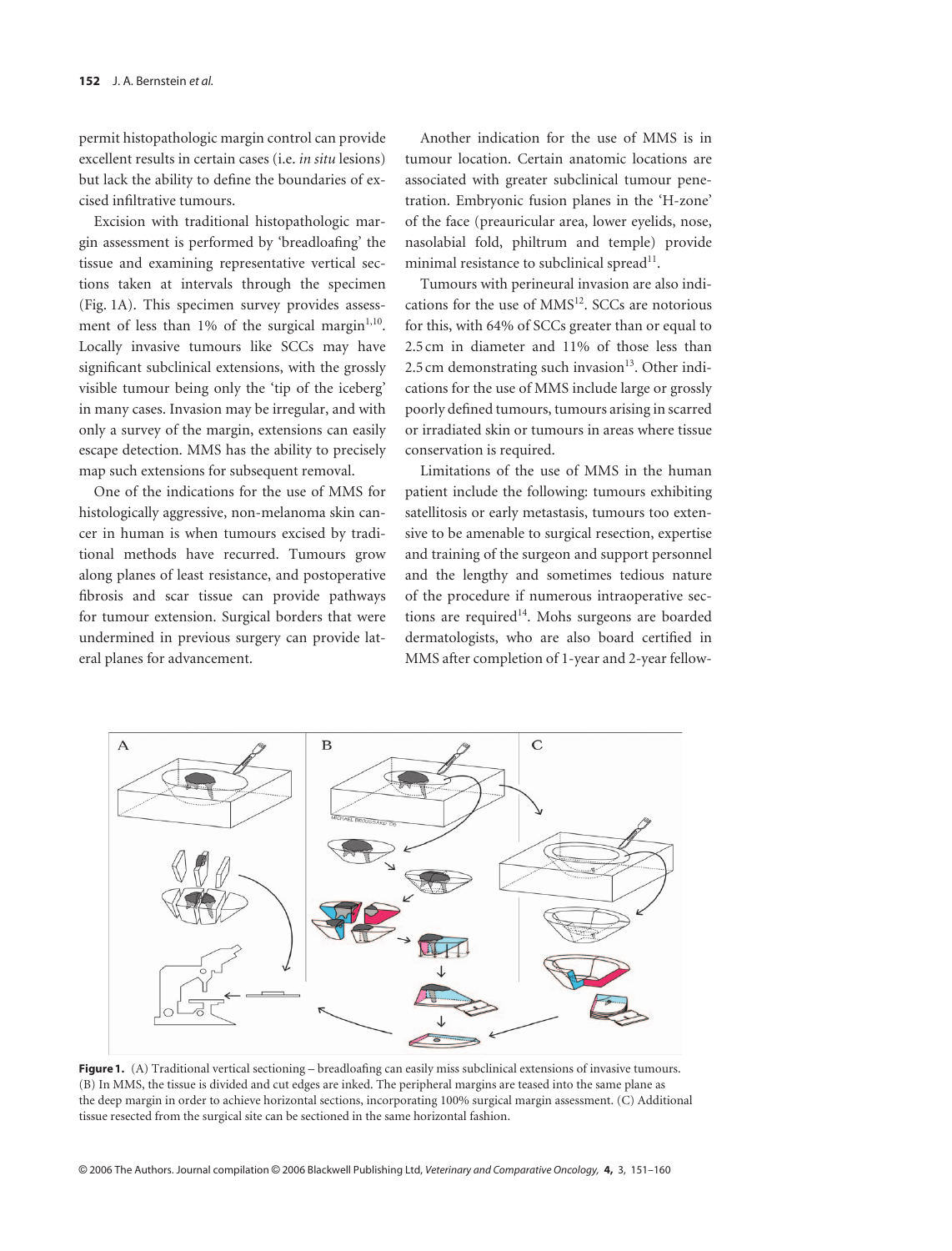ships accredited by the American College of Mohs Micrographic Surgery and Cutaneous Oncology.

 The purposes of this study were to examine the feasibility of application of MMS horizontal sectioning technique in the veterinary surgical setting and to establish the practical advantages and limitations of its use in a clinical pilot programme. It was hypothesized that MMS horizontal sectioning technique could provide 100% margin assessment using either frozen or formalin-fixed horizontal histopathologic sections.

# **Materials and methods**

 After 1 year of background work, which included training with board-certified Mohs surgeons and procedural trials with lesional and non-lesional cadaver and viable tissues, MMS was used in the excision of six SCCs and five mast cell tumours (MCT).

# **Inclusion criteria**

 Clinical cases were considered for inclusion if they were admitted for resection of either cutaneous SCC or MCT diagnosed by biopsy or fine-needle aspirate of the tumour. All patients, except one cat and horse, were assessed for metastases by thoracic radiography and regional lymph node aspirate and/or biopsy. All tumours were photographed and measured prior to surgery. Preoperative assessments included a complete blood count, serum chemistry analysis and an electrocardiogram on all animals, except one of the cats and the horse.

### **Surgical technique**

 Patients were anaesthetized and prepared aseptically for surgery. The planned excision was delineated without altering the usual wide margins currently accepted in veterinary surgery for the excision of both SCC and MCT (3-cm lateral margins and a fascial plane beneath the deep margin). Exceptions to the 3-cm margin minimum occurred in three cases where the need for tissue conservation was at a premium due to tumour location. The excision was made using the scalpel at a 45° angle to the skin surface. The excision was continued around the entire tumour surface, bevelling the incision edge. The tissue was removed in a shape of a bowl.

 Peculiar to MMS, this angled excisional method enables the histotechnician to flatten the tissue so that the entirety of the deep and peripheral margins of the tumour may be sectioned in a horizontal plane (Fig. 1B). A two-dimensional map of the wound (Mohs map) was drawn for reference (Fig. 2). In three cases, based on gross assessment by the surgeon, additional tissues were resected from the surgical site using the same bevelled technique  $(Fig, 1C)$ . In the MMS in human, additional tissues would be taken based on intraoperative frozen section histopathology; but due to the requirement for general anaesthesia, this was not performed in the small animal cases due to the possibility of excessively prolonging the anaesthetic episode<sup>1,15</sup>.

## **Tissue handling – frozen technique**

 After the excision was complete, if necessary, the tissue was subdivided into sections small enough to fit on a glass slide. Smaller sections freeze more quickly than large specimens and are easier to manipulate into a horizontal plane. Maintaining the orientation of the tissues with respect to the Mohs map, sections were numbered and cut edges dyed with different colours (Figs. 1 and 2). Colour coding on the map corresponded to the coloured dyes on each tissue edge. A cryostat was used to obtain horizontal frozen sections. The tissue was flattened so that the peripheral edges were teased or pressed into the same plane as the deeper margin and was partially frozen with freon and transferred to the cryostat for complete freezing. Each specimen was placed upside down on a cryostat chuck surrounded by drops of OCT (optimum cutting temperature) compound (Tissue Tek; Miles Inc., Diagnostics Division, Elkhart, IN, USA). Horizontal sections were cut with the cryotome  $5-10 \,\mu m$ in thickness. Cryostat temperature was maintained within the range of  $-20$  to  $-30$  °C.

### Tissue handling – formalin-fixed technique

 After excision, the tissue was oriented with respect to the Mohs map by the placement of sutures. Tissue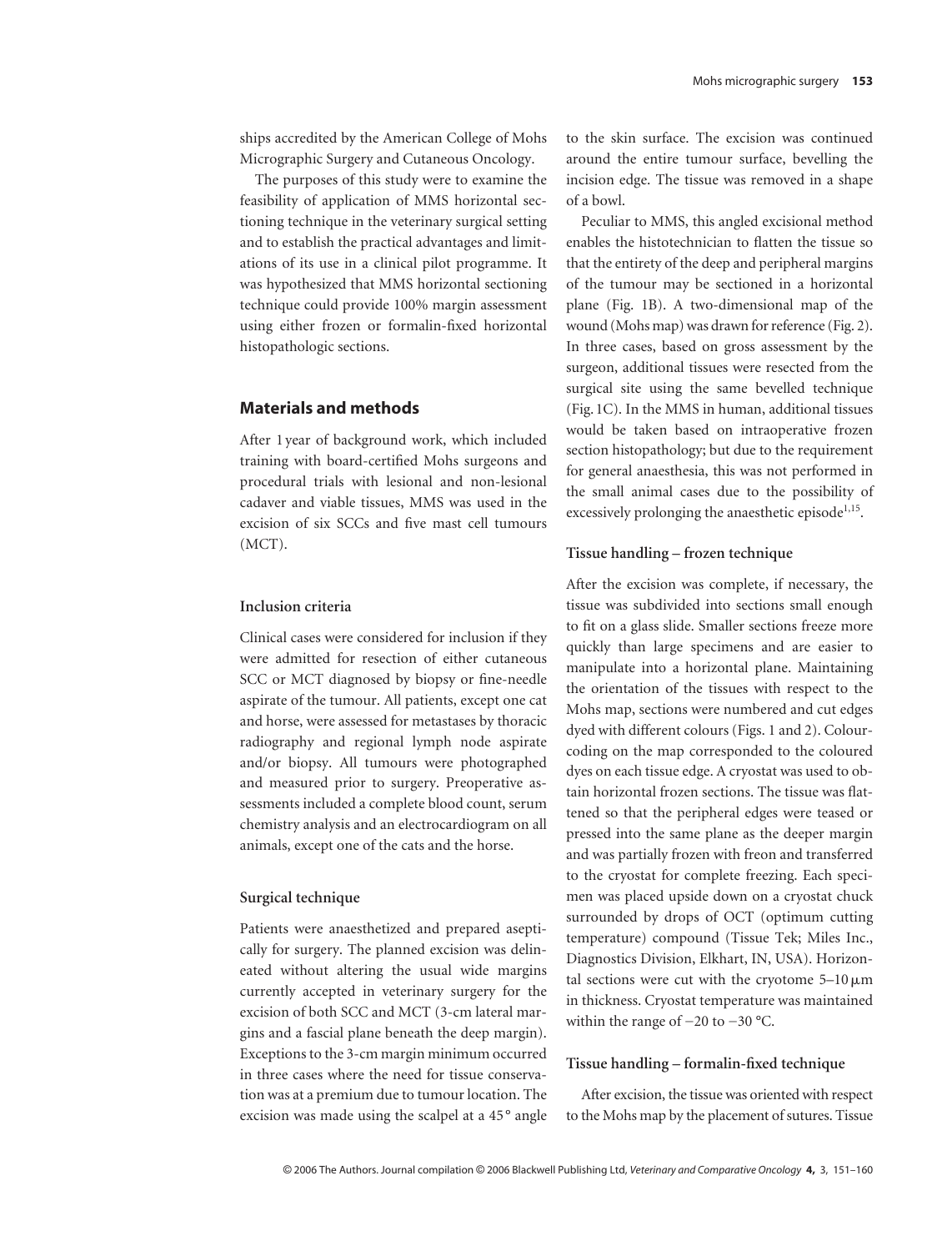was oriented to the site map and then fixed in formalin overnight. The tissue was subdivided into sections small enough to fit on slides, and cut edges were dyed with different colours to correlate with the map of the site. During paraffin embedding, the peripheral margins were pressed down so that they were in the same plane as the deepest margin. While it would have been possible to cut and dye the tissues prior to formalin fixation in the same manner as the frozen sections, it was decided not to do this to simulate the way in which a referring veterinarian might in the future be able to submit an excised tumour for horizontal sectioning.

 **Histopathologic assessment** 

 The prepared sections were stained routinely with haematoxylin and eosin (H&E). In the case of one MCT, special staining was performed with toluidine blue. Each section was assessed for quality and presence and location of neoplastic cells based on the mapped orientation. Quality was scored as poor, moderate or excellent based on the degree of fragmentation and folding noted. Assessment was performed by the lead investigator and by a pathologist scanning with the  $\times 20$  and  $\times 40$  magnification and then further searching on middle to higher magnification ( $\times$ 200 to  $\times$ 400). Microscopic findings and location of residual tumour cells were indicated and denoted on the Mohs map with red ink (Fig. 2).

## **Results**

## **Signalment**

 SCC cases included three domestic shorthair cats, one miniature schnauzer and one quarter horse. Anatomic locations of the SCC included pinnae (cats,  $n=3$ ), periocular area (cats,  $n=1$ ), mandible (dog) and vulva (horse). One feline patient had bilateral pinnal SCC and the other had unilateral pinnal SCC. The periocular SCC on a



**Figure 2.** A Mohs map is a schematic two-dimensional representation of the surgical site, combining measurement and charting of the tumour excision site. The excised tissue dimensions are recorded and also sectioning and inking pattern are recorded. Sections with clean margins are typically denoted with red check marks, while a red dot denotes an area of residual tumour.

© 2006 The Authors. Journal compilation © 2006 Blackwell Publishing Ltd, *Veterinary and Comparative Oncology,* **4,** 3, 151–160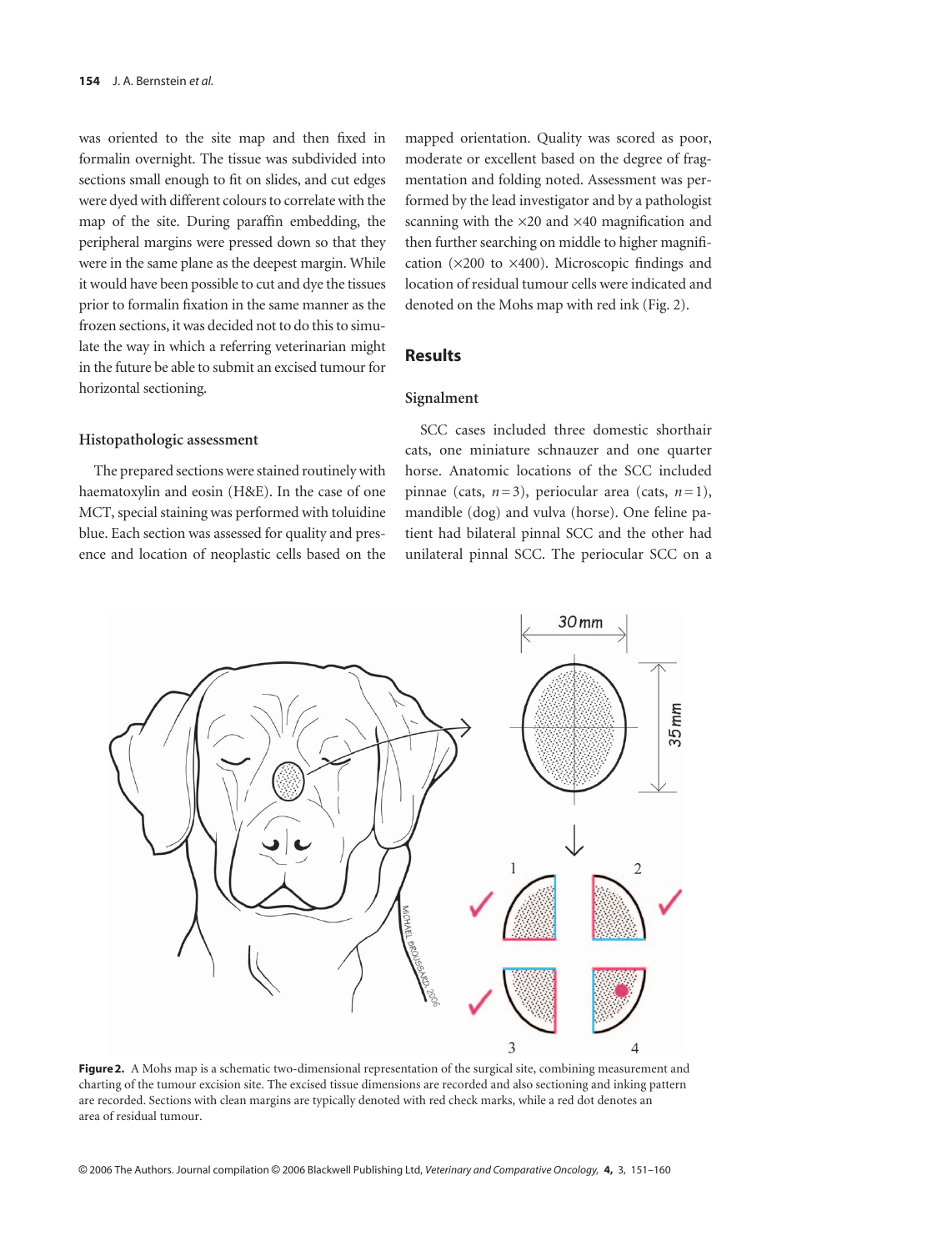third feline patient was a recurrent lesion after a previous medial canthoplasty to remove a primary SCC. All the patients underwent a preoperative assessment for metastases, except for the cat with bilateral pinnal SCC, which was to be humanely euthanased (feline immunodeficiency virus [FIV]positive stray), and the horse.

MCT cases included five dogs: an Australian terrier, a Rat terrier, a Jack Russell terrier, a Labrador retriever and an American bulldog. Anatomic locations of the MCT included caudal thigh  $(n=1)$ , stifle  $(n=1)$ , dorsal muzzle  $(n=1)$ , medial hock  $(n=1)$  and ventral thorax  $(n=1)$ . The thorax and the hock tumours had both been treated previously and recurred locally. The hock lesion was located at the border of a previous irradiation field. The thorax lesion arose within the scar of previously surgically excised tumour.

## **Surgical technique**

 Surgery was successfully performed using the described MMS technique. The exceptions were the pinnectomies, when there was no need to orient the blade in a 45° bevelled fashion in order to achieve the margins. Notable departure from standard MMS was in accommodating current veterinary protocol of 3-cm margins (or the widest margins available) where possible. The three cases where the 3-cm margins were not possible due to tumour location were the muzzle MCT and the periocular and mandibular SCCs. One-centimetre margins were taken for the periocular and mandibular SCCs and 2-cm margins taken for the muzzle and thigh MCT. The largest sample of resected tissue that was cut and sectioned was from the caudal thigh MCT  $(7 \times 4 \text{ cm})$ . The surgeons chose to perform additional resection of tissue in three cases where it was determined that more tissue was desired to meet the wide margin requirement.

## **Tissue handling and histopathology**

 Horizontal frozen sectioning of surgical margins was performed in five of the SCC cases. One SCC case had a combination of frozen and formalinfixed sectioning (the bilateral pinnectomy). All the MCT cases used horizontal formalin-fixed sections.

The assessment of frozen sections was completed within 1 h of excision, while processing of formalinfixed sections required 2 days from excision to assessment. The time required to assess the slides in all cases was less than 15 min. In all cases, MMS allowed 100% surgical margins assessment.

 The quality of frozen sections ranged from poor to excellent, with the most common artefacts being fragmentation and folding (Fig. 3). These artefacts are most commonly encountered in larger individual sections with more fat and fascia. Longer freezing times (5–10 min) were used to help minimize such artefacts in these specimens. The only sections that were scored as poor were from the SCC pinnectomy, which used frozen sections. This was likely due to cryotome difficulty in sectioning the cartilage. The vulvar SCC section quality was scored as excellent and the others as moderate. A 'muddy' H&E colour differential was noted in some of the frozen sections and was ascribed to the frozen sections typically being thicker than the formalin-fixed sections.

Formalin-fixed sections were generally of better histologic quality, ranging from moderate (2) to excellent (3). The most common artefact resulting in quality scores of moderate for occasional individual sections was fragmentation of larger sections due to separation of deep fat and fascia from fatty areas with thick dermis. More problematic than histologic quality in the formalin-fixed cases was accounting for changes in sample dimensions during fixation and processing and difficulty in pressing the peripheral margins into the same plane as the deep margin during embedding. Despite



 **Figure 3.** Frozen section histopathology. The minimal folding (left arrow) and fragmentation (right arrow) are examples of cryostat artefact but do not hinder assessment and interpretation in this specimen.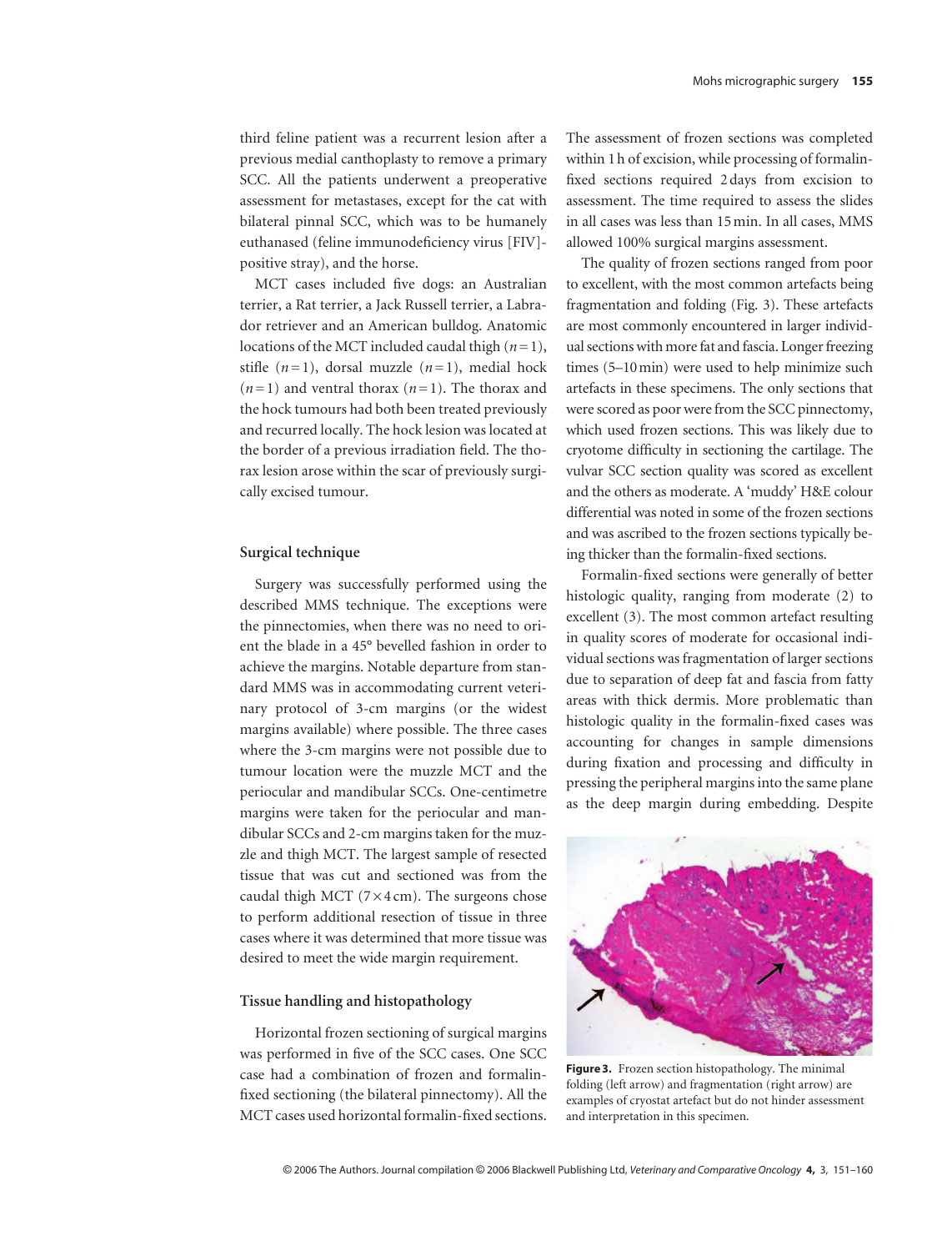artefacts associated with both methods, all the sections were deemed adequate for interpretation.

 Neoplastic cells were noted at the surgical margin in the equine vulvar SCC ( Fig. 4) and three of the MCT cases (Fig. 5). These subclinical extensions were mapped and the information was used to direct further adjunctive treatments by oncologists. Radiation was chosen for two of the MCT cases, chemotherapy with lomustine and prednisone for one of the MCT cases and intralesional cisplatin in sesame seed oil emulsion was chosen for the equine vulvar SCC. Additional aggressive surgical resections were not options in these cases due to the lack of available tissue after the initial surgeries. This can occur in MMS in human of large and/or aggressive tumours, and the use of a multidisciplinary approach using adjunctive therapies, most commonly radiation, is well documented $14$ . All other cases were assessed as having margins free of neoplastic cells. In the case of the



mandibular SCC, the tumour was positioned directly over the mental nerve foramen, and horizontal sections enabled visualization and assessment of the nerve, which was free of perineural invasion (Fig. 6), making a hemimandibulectomy unnecessary. Perineural invasion, a well-documented phenomenon in human SCC cases, has been infrequently discussed in the veterinary patient but has been noted in both naturally occurring clinical cases and experimental  $models^{16-20}$ .

# **Case follow-up**

 Though the objective of this study as a pilot programme was purely descriptive and did not include a prospective study of recurrence data, case followup was considered valuable for future work. Case follow-up was obtained for all the cases, except the FIV-positive feline with SCC, which was humanely euthanased postoperatively. Follow-up ranged from 5 to 19 months without recurrence for all the MCT at the time of submission of this article. The equine vulvar SCC was lost to follow-up after 7 months without recurrence. The periocular feline SCC was followed without local recurrence for 1 year until the patient was reported deceased by the client. Unfortunately, no necropsy had been performed to confirm cause of death. The canine mandibular SCC and the unilateral feline pinnal SCC experienced no recurrence at 19 and 6 months, respectively.



 **Figure 4.** Residual SCC (A, broadly indicated by the arrow) is evident in this horizontal section from an SCC resection from a mare vulva (magnification of  $\times$ 20, scale bar is 500  $\mu$ m, H&E staining). (B) magnification of  $\times$ 200).



 **Figure 5.** Small clusters of neoplastic mast cells (arrow) are noted in the specimen near an inked edge (magnification of  $\times$ 200, scale bar is 100  $\mu$ m, H&E staining).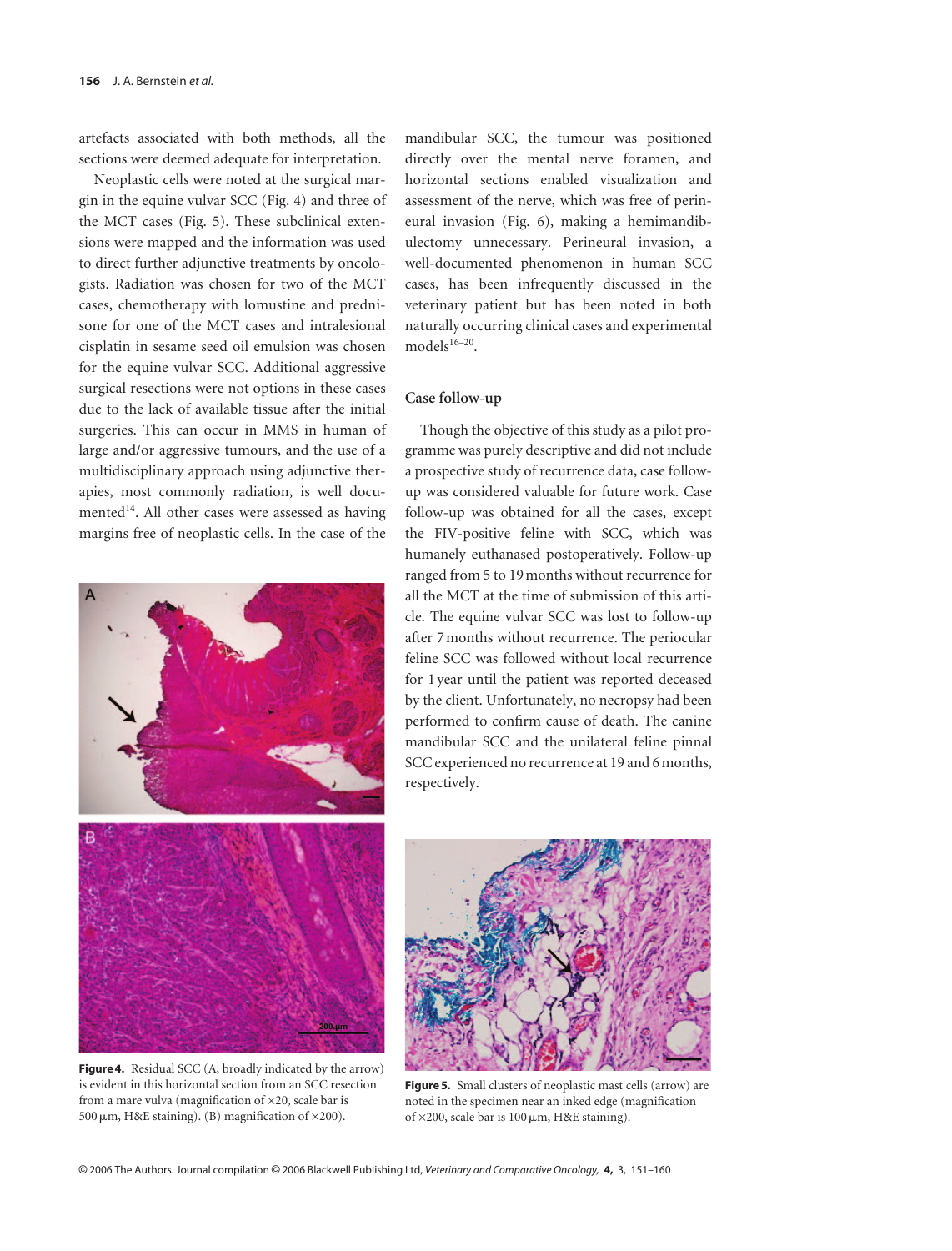

**Figure 6.** The nerve (N) and the artery (A) at the deep margin of a SCC on a canine mandible were assessed for invasion and were assessed as clean. SCC may invade along nerves. Fragmentation artefact due to frozen technique (magnification of  $\times$ 40, scale bar is 500  $\mu$ m, H&E staining).

# **Discussion**

 MMS technique was successfully used in the veterinary setting. The primary advantage of its use is 100% margin assessment for tumour excision. The limitations of frozen sections included variable section quality and cryostat operator inexperience, while the advantage was the speed of results. However, until greater proficiency and speed can be achieved using the frozen technique, the use of general anaesthesia for most small animal veterinary surgical resections will limit the value of intraoperative frozen sections. Its use in the future in the large animal patient may be more readily achieved as many of these surgeries are performed as standing procedures under sedation.

 Another possible way to use intraoperative frozen sectioning would be to wake the small animal patient from anaesthesia and bandage the surgical site pending the results of the histopathology. An additional anaesthetic episode would be required for either closure or additional tissue resection. The ability to bandage the surgical site would be highly dependent on the extent of the defect and its anatomic location. Given that frozen sections were available within an hour in this study, there may be some cases in which a prolonged anaesthetic episode would be desired, provided there is consent of the client and anaesthesiologist.

Using formalin-fixed sections was more practical due to better experience and training, but it yielded results much later and made tissue orientation and preparation (flattening of edges) markedly more difficult. The physical changes that excised tissue undergoes in the process of formalin fixation and processing also make its use inherently less accurate than frozen sectioning. The dimensions of tumours calculated from formalin-fixed specimens must be adjusted to take into account a 30% postfixation shrinkage in order to compare them with *in vivo* clinical measurements<sup>21</sup>. The use of formalin-fi xed horizontal sections in this study represented a departure from typical MMS technique using frozen sections; however, formalinfixed technique has been described previously in the human literature ('Slow Mohs')<sup>22,23</sup>.

 The authors recognized that the key difference between the human and the veterinary Mohs case is the ability of the human Mohs surgeon to perform the procedure using local anaesthesia in an outpatient setting. This enables removal of residual tumour in successively staged serial horizontal frozen sections after intraoperative examination of the histopathology. The requirement for general anaesthesia in the small animal veterinary patient would tend to preclude this advantage of MMS at the current time but does not negate a key aspect, the complete margin assessment provided to the surgeon.

 Tumours of the skin and subcutaneous tissue are the most common neoplasms in the canine and equine species and the second most common in the feline species $24-27$ . SCC in animals represents perhaps the closest analogue to the human malignancy. As in humans, there is a recognized actinic (solar) relationship with older patients, with unpigmented and hypopigmented skin being most at risk. The tumours are locally aggressive but slow to metastasize. The most common locations, sparsely haired areas of the pinnae, nares, lips and eyelids, and the high risk of recurrence in these areas are remarkably analogous to the human tumour pathology. Numerous treatment modalities have been used in treatment of the veterinary patient including traditional surgical excision with vertical sectioning, cryotherapy, photodynamic therapy, radiation and various forms of chemotherapy. The best cure rates have been associated with surgical excision; yet, the literature demonstrates that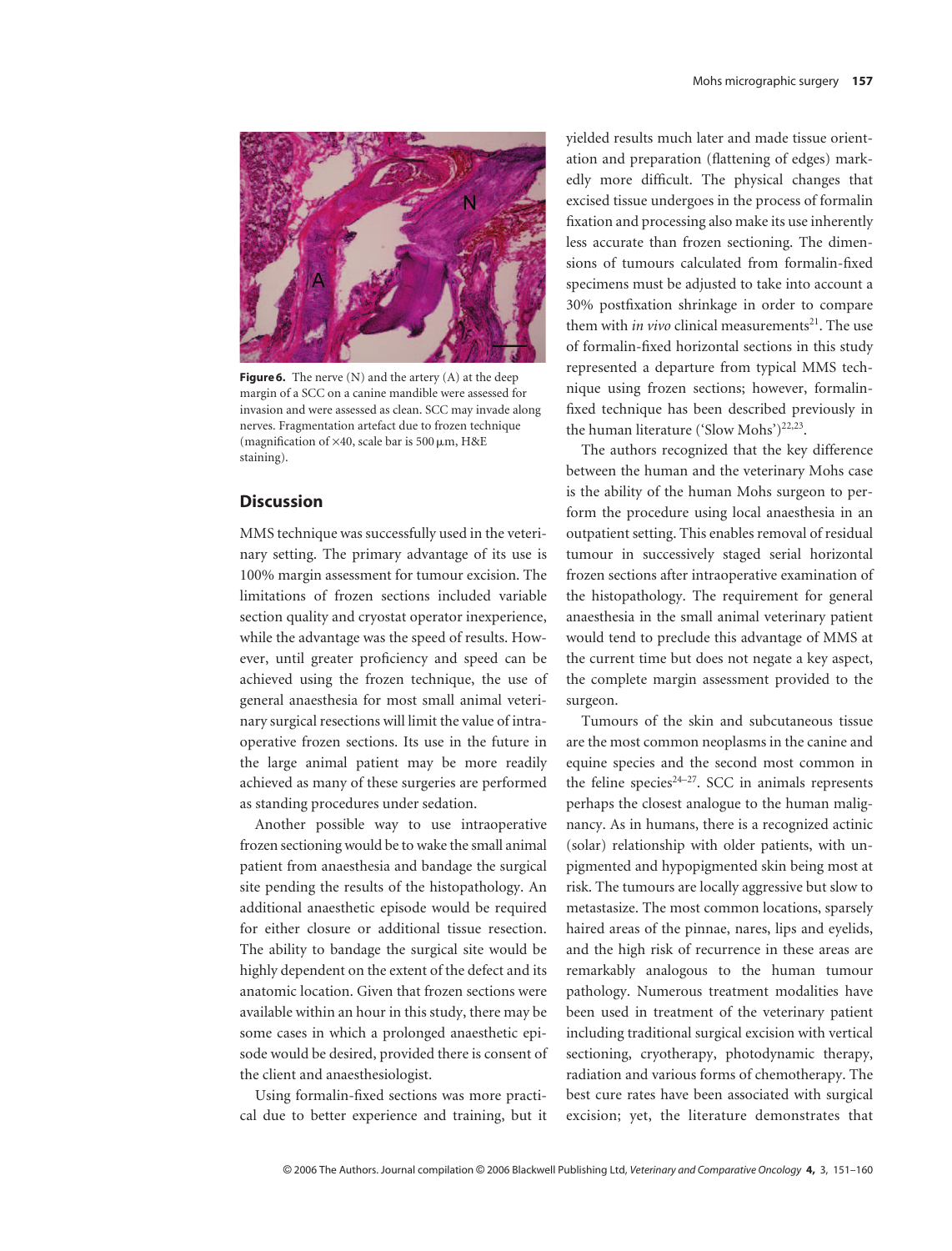veterinary recurrence rates compare poorly to those provided by human MMS: nasal planum in felines, 30%; pinnae in felines, 23%; periocular in equines,  $30-40\%^{28-33}$ . These are dramatically worse than the  $1.0 - 6.7\%$  recurrence rates for primary SCC reported in human MMS prospective case series $5,9,34$ . Given the ready analogy between the animal and the human tumour, it is the hypothesis of the authors that 100% margin assessment would be valuable in treatment of the animal SCC and long-term prospective case series using MMS should be performed.

 The ultimate value of MMS in the resection of MCT is more controversial. MCT are one of the most common neoplasms in veterinary cutaneous oncology; yet, the biological behaviour of these tumours remains poorly understood. The association between prognosis and histopathologic margin evaluation has been called into question<sup>35</sup>. Although surgery remains the treatment of choice for cutaneous MCT in areas amenable to wide excision, the presumed potential for satellitosis or 'skip metastases ' (i.e. non-contiguous growth) demands that the veterinary surgeon consider that every MCT could be incompletely resected<sup>36</sup>. The extent of surgical margins necessary to obtain tumour-free margins as well as numerous other prognostic factors have been subjects of much ongoing research and debate $37-41$ . It is noteworthy that none of the extant research has used horizontal sectioning in assessment of the margins. Without 100% margin assessment, serial vertical sectioning at variously proposed intervals has been used to determine the completeness of margins. It is the authors' assertion that neither an improved understanding of the value of complete margins nor a clear picture of the behaviour of MCT may be achieved without the benefit of total margin assessment provided by MMS.

In conclusion, this study represents the first pilot programme using MMS technique in the veterinary field. The hypothesis that 100% margin assessment could be achieved was confirmed. It has been asserted in the veterinary literature and commonly accepted that the pathologist cannot examine the entire surgical margin 42 . This is false. The technique has been exquisitely described in detail in the human dermatological literature for over half a century, and its value as the standard of care firmly established. It is the authors' conclusion that long-term prospective studies using this technique are indicated to determine if recurrence rates of selected cutaneous malignancies in veterinary patients can be improved.

# **Acknowledgments**

 The authors wish to thank the numerous dermatologists and Mohs surgeons for their valued input, instruction and support. These include Eric Finley, MD, Director of Dermatologic Surgery, Ochsner Clinic Foundation, New Orleans, LA, USA; Nanette J. Liegeois-Kwan, MD, Director of Dermatologic Surgery, Johns Hopkins University Hospital, Baltimore, MD, USA; Benjamin Bernstein, MD, Bernstein & Robinson Dermatology, P.A., Bel Air, MD, USA; Stanley Miller, MD, P.A., Towson, MD, USA; Jeffrey Melton, MD, Oakbrook, IL, USA and Thomas Rohrer, MD, Skin Care Physicians of Chestnut Hill, MA, USA. The authors would also like to thank Mr Michael Broussard for his graphics design contribution and Dr Michael Walden for his assistance in obtaining images of the histopathology.

### **References**

- 1. Finley E. The principles of Mohs micrographic surgery for cutaneous neoplasia . *The Ochsner Journal* 2003; 5: 22-33.
- 2. Brodland DG, Amonette R, Hanke CW and Robins P. The history and evolution of Mohs micrographic surgery. *Dermatologic Surgery* 2000; 26: 303-307.
- 3. Kovach R, Welton WA and Wetmore SJ. Mohs micrographic surgery . *The West Virginia Medical Journal* 1990; 86: 551-555.
- 4. Shriner DL, McCoy DK, Goldberg DJ and Wagner RF Jr . Mohs micrographic surgery . *Journal of the*  American Academy of Dermatology 1998; 39: 79-97.
- 5. Leibovitch I, Huilgol SC, Selva D, Hill D, Richards S and Paver R. Cutaneous squamous cell carcinoma treated with Mohs micrographic surgery in Australia I. Experience over 10 years . *Journal of the American Academy of Dermatology* 2005 ; **53 :** 253 – 260 .
- 6. Mohs FE . Chemosurgery for the microscopically controlled excision of cutaneous cancer . *Head and Neck Surgery* 1978; 1: 150-166.
- 7. Mohs FE . Chemosurgery: microscopically controlled surgery for skin cancer – past, present and future . *The Journal of Dermatologic Surgery and Oncology* 1978; 4: 41-54.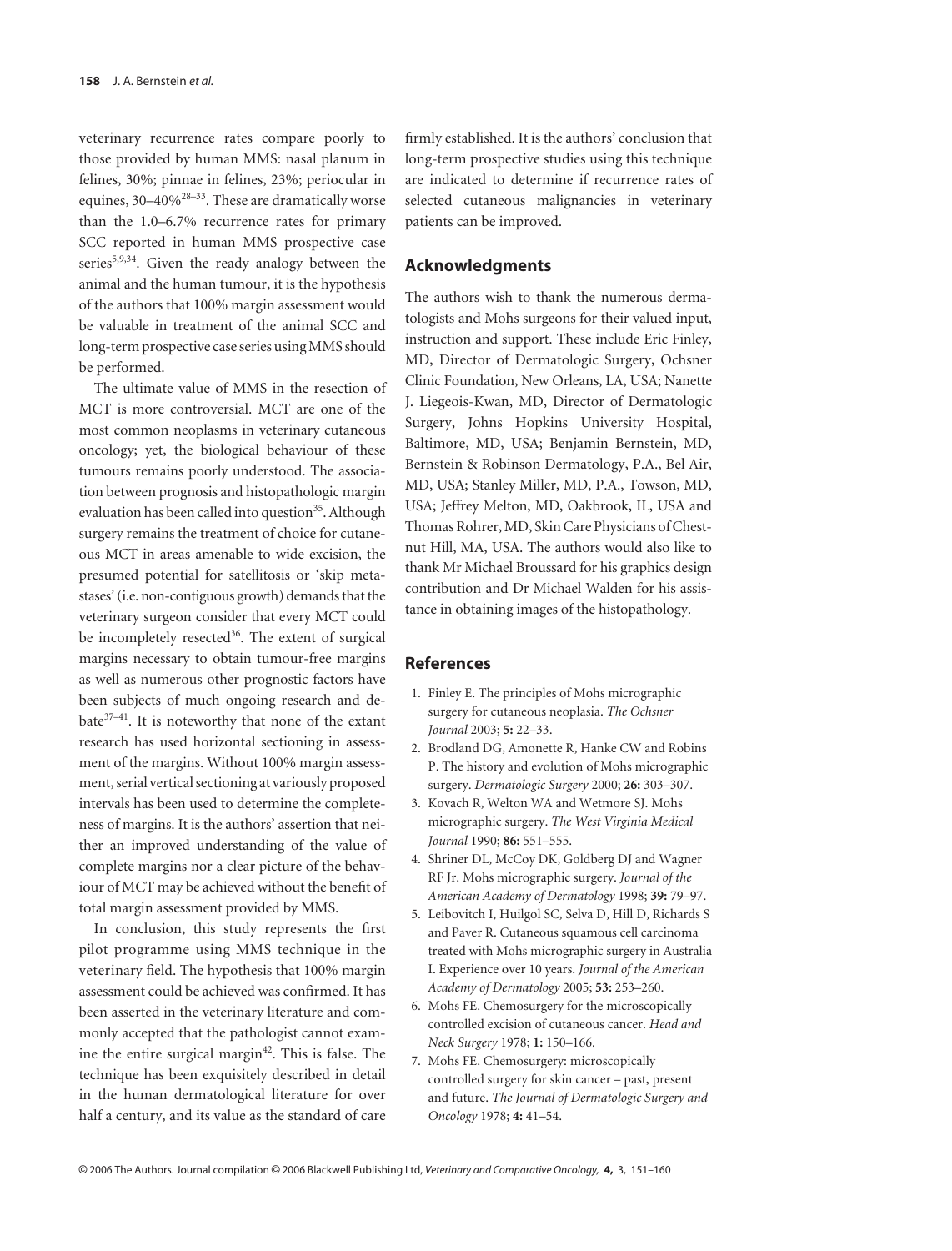- 8. Mohs FE . Micrographic surgery for the microscopically controlled excision of eyelid cancers . *Archives of Ophthalmology* 1986 ; **104 :** 901 – 909 .
- 9. Robins P, Dzubow LM and Rigel DS. Squamous-cell carcinoma treated by Mohs' surgery: an experience with 414 cases in a period of 15 years . *The Journal of Dermatologic Surgery and Oncology* 1981 ; **7 :** 800-801.
- 10. Rapini RP. Comparison of methods for checking surgical margins . *Journal of the American Academy of Dermatology* 1990; 23: 288-294.
- 11. Panje WR and Ceilley RI. The influence of embryology of the mid-face on the spread of epithelial malignancies. The Laryngoscope 1979; 89: 1914-1920.
- 12. Leibovitch I, Huilgol SC, Selva D, Hill D, Richards S and Paver R. Cutaneous squamous cell carcinoma treated with Mohs micrographic surgery in Australia II. Perineural invasion . *Journal of the American Academy of Dermatology* 2005 ; **53 :** 261 – 266 .
- 13. Carter RL, Tanner NS, Clifford P and Shaw HJ. Perineural spread in squamous cell carcinomas of the head and neck: a clinicopathological study . *Clinical Otolaryngology and Allied Sciences* 1979 ; **4:** 271 – 281 .
- 14. Lang PG Jr, and Osguthorpe JD. Indications and limitations of Mohs micrographic surgery . *Dermatologic Clinics* 1989 ; **7:** 627 – 644 .
- 15. Lang PG Jr. Mohs micrographic surgery. Fresh-tissue technique. *Dermatologic Clinics* 1989; 7: 613-626.
- 16. Hutson CA, Willauer CC, Walder EJ, Stone JL and Klein MK. Treatment of mandibular squamous cell carcinoma in cats by use of mandibulectomy and radiotherapy: seven cases (1987–1989). *Journal of the American Veterinary Medical Association* 1992 ; **201:** 777-781.
- 17. Cabanillas R, Secades P, Rodrigo JP, Astudillo A, Suarez C and Chiara MD. Orthotopic murine model of head and neck squamous cell carcinoma . *Acta Otorrinolaringologica Espanola* 2005 ; **56 :** 89 – 95 .
- 18. Samuel JL, Kelly WR and Vanselow BA. Intracranial invasion by bovine ocular squamous cell carcinoma via cranial nerves. The Veterinary Record 1987; 121:  $424 - 425$
- 19. Murphy CJ, Koblik P, Bellhorn RW, Pino M, Hacker D and Burling T. Squamous cell carcinoma causing blindness and ophthalmoplegia in a cat. *Journal of the American Veterinary Medical Association* 1989 ; **195 :** 965 – 968 .
- 20. Hayden DW. Squamous cell carcinoma in a cat with intraocular and orbital metastases . *Veterinary*  Pathology 1976; 13: 332-336.
- 21. Hudson-Peacock MI, Matthews IN, and Lawrence CM. Relation between size of skin excision, wound,

and specimen . *Journal of the American Academy of Dermatology* 1995; 32: 1010-1015.

- 22. Turner RJ, Leonard N, Malcolm AJ., Lawrence CM and Dahl MG. A retrospective study of outcome of Mohs' micrographic surgery for cutaneous squamous cell carcinoma using formalin fixed sections. The British Journal of Dermatology 2000; 142: 752-757.
- 23. Telfer NR. Mohs' micrographic surgery for cutaneous squamous cell carcinoma: practical considerations . *The British Journal of Dermatology* 2000; 142: 631-633.
- 24. Bostock DE. Neoplasms of the skin and subcutaneous tissues in dogs and cats . *The British Veterinary Journal* 1986; 142: 1-19.
- 25. Miller MA, Nelson SL, Turk JR, Pace LW, Brown TP, Shaw DP, Fischer JR and Gosser HS. Cutaneous neoplasia in 340 cats. *Veterinary Pathology* 1991; 28: 389 – 395.
- 26. Baker JR and Leyland A. Histological survey of tumours of the horse, with particular reference to those of the skin. The Veterinary Record 1975; 96: 419 – 422.
- 27. Priester WA . Skin tumors in domestic animals. Data from 12 United States and Canadian colleges of veterinary medicine . *Journal of the National*  Cancer Institute 1973; **50:** 457-466.
- 28. Atwater S, Powers BE, Straw RC et al. Squamous cell carcinoma of the pinna and nasal planum: 54 cats (1980–1991) (Abstract). *Proceedings of the 11<sup>th</sup> Annual Meeting of the Veterinary Cancer Society* 1991: 35-36.
- 29. Lana SE, Ogilvie GK, Withrow SJ, Straw RC and Rogers KS . Feline cutaneous squamous cell carcinoma of the nasal planum and the pinnae: 61 cases . *Journal of the American Animal Hospital Association* 1997 ; **33 :** 329 – 332 .
- 30. Withrow S and Straw RC . Resection of the nasal planum in nine cats and five dogs. *Journal of the American Animal Hospital Association 1990; 26:* 219 – 222.
- 31. Dugan SJ, Roberts SM, Curtis CR and Severin GA. Prognostic factors and survival of horses with ocular/adnexal squamous cell carcinoma: 147 cases (1978 – 1988 ). *Journal of the American Veterinary Medical Association* 1991 ; **198 :** 298 – 303 .
- 32. King TC, Priehs DR, Gum GG and Miller TR. Therapeutic management of ocular squamous cell carcinoma in the horse: 43 cases (1979-1989). *Equine Veterinary Journal* 1991 ; **23 :** 449 – 452 .
- 33. Schwink K. Factors influencing morbidity and outcome of equine ocular squamous cell carcinoma . *Equine Veterinary Journal* 1987 ; **19 :** 198 – 200 .